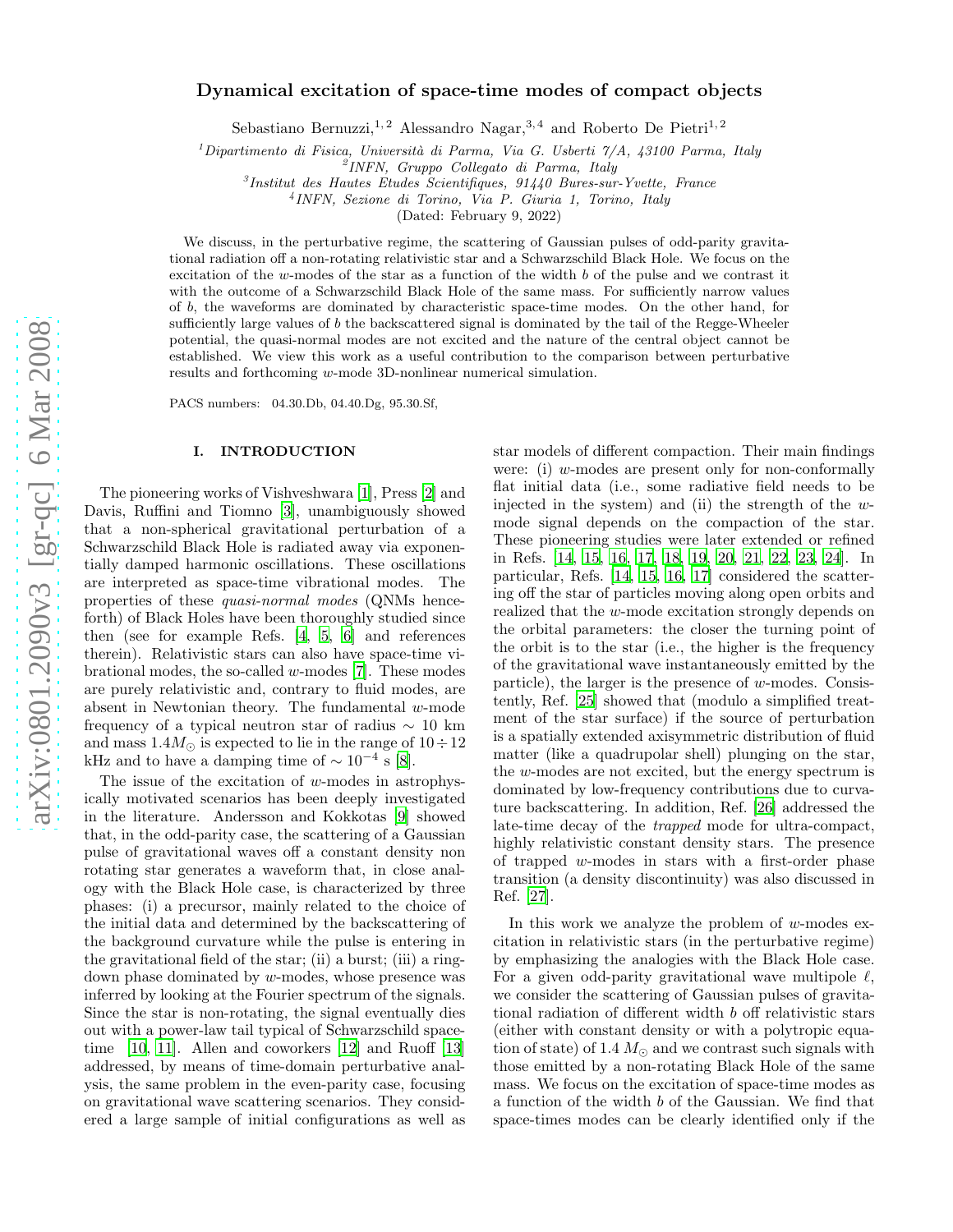Gaussian wave-packet is sufficiently narrow (i.e., small b). On the other hand, for large wave-packets the internal structure of the object is unaffected by the perturbation, tail effects are dominating and the gravitational waveforms generated by stars or Black Holes are practically identical.

### II. NUMERICAL FRAMEWORK

# A. Relativistic stars

From the spherically symmetric line element in Schwarzschild coordinates

$$
ds^{2} = -e^{2\alpha}dt^{2} + e^{2\beta}dr^{2} + r^{2} \left(d\theta^{2} + \sin^{2}\theta d\varphi^{2}\right), \quad (2.1)
$$

by assuming the stress energy tensor of a perfect fluid as  $T^{\mu\nu} = (p + \mu)u^{\mu}u^{\nu} + pg^{\mu\nu}$ , where p is the pressure and  $\mu$  the total energy density of the star, the Einstein equations reduce to the Tolman-Oppenheimer-Volkoff (TOV) equations of stellar equilibrium:

$$
\frac{dm}{dr} = 4\pi r^2 \mu , \qquad (2.2)
$$

$$
\frac{da}{dr} = \frac{(m + 4\pi r^3 p)}{(r^2 - 2mr)},
$$
\n(2.3)

$$
\frac{dp}{dr} = -(p+\mu)\frac{d\alpha}{dr} \ . \tag{2.4}
$$

Since we are using Schwarzschild coordinates, we also have that  $e^{-2\beta} = 1 - 2m(r)/r$ , where  $m(r)$  is the mass contained in a sphere of radius  $r$ . This system of equations needs, to be solved, the specification of an Equation of State (EoS). We use the simplest two: the constant density EoS and an adiabatic EoS in the form  $p = K \mu^{\Gamma}$ . We consider two polytropic models (named A and B) and two constant energy density models  $(A_C \text{ and } B_C)$  with the same compactness. All the models share the same mass  $M = 1.4 M_{\odot}$ , and their specific properties are listed in Table [I.](#page-1-0) If not differently stated, we use geometrized units  $c = G = 1$  with  $M_{\odot} = 1$ .

### B. Odd-parity perturbations

Odd-parity linear perturbations of Black Holes and neutron stars (in the absence of external matter source) are described by a simple linear equation

<span id="page-1-1"></span>
$$
\partial_t^2 \Psi^{(0)} - \partial_{r_*}^2 \Psi^{(0)} + V_{\ell}^{(0)} \Psi^{(0)} = 0 , \qquad (2.5)
$$

for a master function  $\Psi^{(o)} \equiv \Psi^{(o)}_{\ell}$  $\ell$ <sup>(o)</sup> that is related to the metric degrees of freedom (see for example Ref. [\[28\]](#page-8-4)). For a star of radius  $R$ , the potential is given by

$$
V_{\ell}^{(o)} = e^{2a} \left( \frac{6m}{r^3} + 4\pi (p - \mu) - \frac{\ell(\ell+1)}{r^2} \right) , \qquad (2.6)
$$

<span id="page-1-0"></span>TABLE I: From up to down the rows report: the polytropic constant K, the adiabatic index Γ, the mass of the star  $M$ , its radius  $R$ , the central pressure  $p_c$ , the central total energy density  $\mu_c$  and the compaction parameter  $M/R$ , for all the stellar models considered.

| EoS           | А                     | в                                                                                       | $A_C$                                       | $\mathrm{B}_C$        |  |
|---------------|-----------------------|-----------------------------------------------------------------------------------------|---------------------------------------------|-----------------------|--|
| K             | 56.16                 | 82.69                                                                                   |                                             |                       |  |
| Г             | $\overline{2}$        | $\overline{2}$                                                                          |                                             |                       |  |
| М             | 1.40                  | 1.40                                                                                    | 1.40                                        | 1.40                  |  |
| R             | 6.64                  | 9.10                                                                                    | 6.64                                        | 9.10                  |  |
| $p_c$         | $8.84 \times 10^{-4}$ |                                                                                         | $1.83 \times 10^{-4}$ $2.13 \times 10^{-4}$ | $4.98 \times 10^{-5}$ |  |
| $\mu_{\rm c}$ |                       | $3.96 \times 10^{-3}$ $1.48 \times 10^{-3}$ $1.14 \times 10^{-3}$ $4.43 \times 10^{-4}$ |                                             |                       |  |
| M/R           | 0.21                  | 0.15                                                                                    | 0.21                                        | 0.15                  |  |

which reduces to the standard Regge-Wheeler potential for  $r > R$ , where  $M = m(R)$  is the total mass and  $p = \mu = 0$ . The latter holds also for the Black Hole case. We expressed Eq.  $(2.5)$  using a  $r_*$  tortoise coordinate defined as  $dr_*/dr = \exp(\beta - \alpha)$ . This reduces in vacuum to the Regge-Wheeler tortoise coordinate  $r_* = r + 2M \ln(r/(2M) - 1)$ . The power emitted in gravitational waves is:

<span id="page-1-5"></span><span id="page-1-2"></span>
$$
\dot{E}^{(\text{o})} \equiv \sum_{\ell \ge 2} \dot{E}_{\ell}^{(\text{o})} = \sum_{\ell \ge 2} \frac{(\ell+2)!}{(\ell-2)!} |\dot{\Psi}_{\ell}^{(\text{o})}|^2 , \qquad (2.7)
$$

<span id="page-1-3"></span>where the over-dot stands for coordinate time derivative.

# C. Initial data and simulation method

For NS and Black Holes Eq. [\(2.5\)](#page-1-1) is solved in the time domain as an initial value problem. In the case of the polytropic EOS, we need first to integrate numerically the TOV equations  $(2.2)-(2.4)$  $(2.2)-(2.4)$  to compute the potential  $V^{(\text{o})}_{\ell}$  $p_{\ell}^{(0)}$ . For a given central pressure  $p_{\rm c}$  (see Table [I\)](#page-1-0) the TOV equations are integrated numerically (from the center outward) using a standard fourth-order Runge-Kutta integration scheme with adaptive step size.

As initial data for  $(\Psi^{(o)}, \partial_t \Psi^{(o)})$  we set up an ingoing  $(\partial_t \Psi^{(o)} = \partial_{r_*} \Psi^{(o)})$  Gaussian pulse of tunable width b

<span id="page-1-4"></span>
$$
\Psi^{(o)} = \mathcal{N} \exp\left[ -(r - r_0)^2 / b^2 \right] , \qquad (2.8)
$$

where  $\mathcal N$  is a normalization constant determined by equating to one the integral of Eq. [\(2.8\)](#page-1-4) all over the radial domain. This is a simple, but sufficiently general, way to represent a "distortion" of the space-time (whose intimate origin depends on the particular astrophysical setting), and to introduce in the system a proper scale through the width of the Gaussian.

Let us also summarize the basilar elements of our numerical procedure. Eq. [\(2.5\)](#page-1-1) has been discretized on an evenly spaced grid (in  $r_*$  for the Black Hole and in r for the star) and solved using a standard implementation of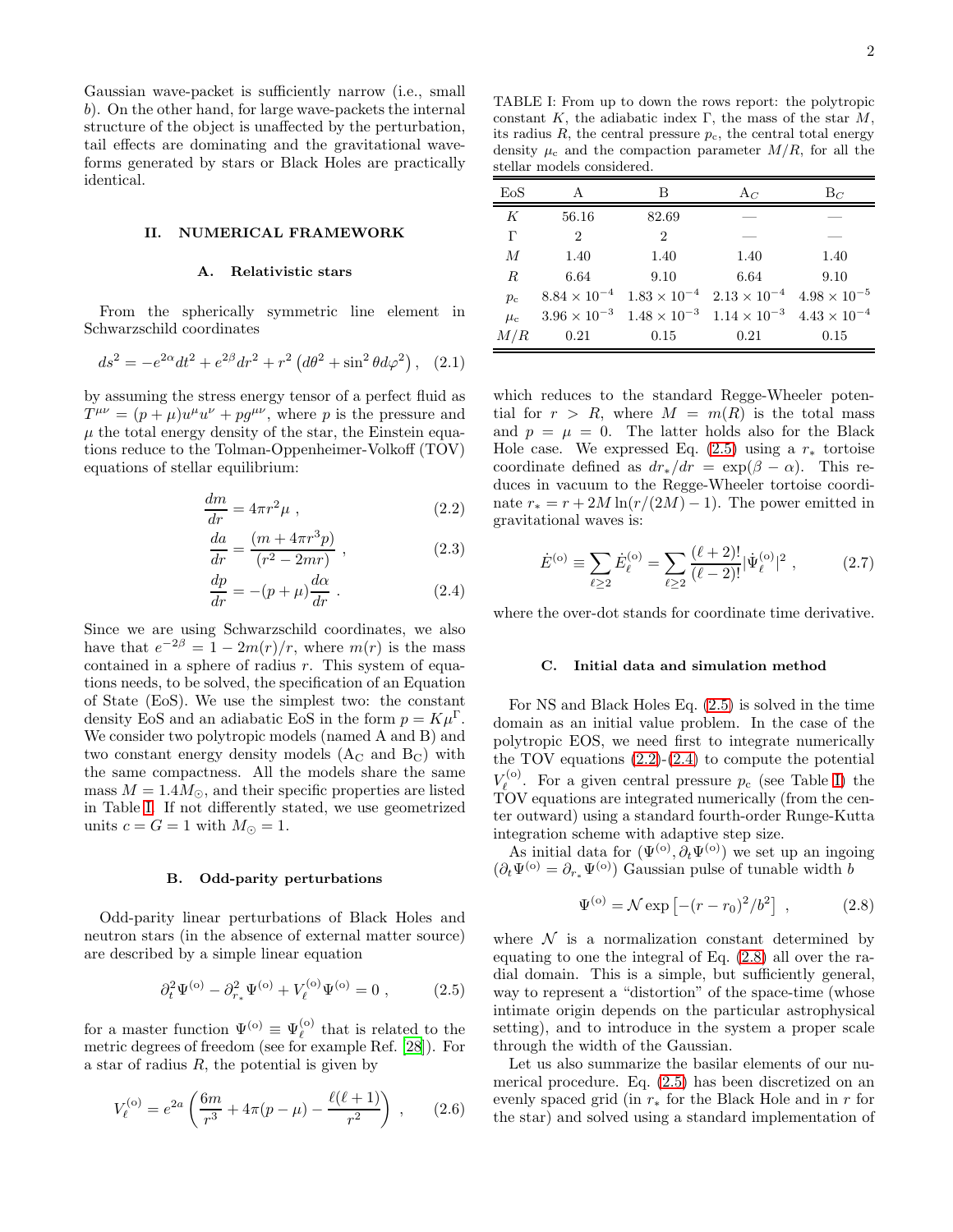the second-order Lax-Wendroff method as implemented for example in [\[25\]](#page-8-1). We have performed convergence tests of the code which assured a convergence factor of  $\sim 2$ . A resolution of  $\Delta r_* = 0.01$  and  $\Delta r = 0.015$  is sufficient to be in the convergence regime. Since we have implemented standard Sommerfeld outgoing boundary conditions (see Ref. [32] for improved, non-reflecting boundary conditions), we can't avoid some spurious reflections to come back from boundaries. To avoid that this effect contaminates too much the late-time tails of the signals, we need to choose radial grids sufficiently extended, say  $r_* \in [-2000, 2000]$  and  $r \in [0, 2000]$ .

# III. RESULTS

## A. Analysis of the waveforms

We analyzed the gravitational wave response of relativistic stars described by the four (two polytropic and two constant energy density) models in Tab. [I](#page-1-0) and of a Black Hole of the same mass to an impinging gravitational wave-packet of the form [\(2.8\)](#page-1-4). We focus on the dependence of the excitation of the star w-modes (and of the Black Hole QNMs) ring-down on the width b. The Gaussian is centered at  $r_0 = 100$ ; the waveforms are extracted at  $r^{\text{obs}} = 900 (r^{\text{obs}}_{*} = 916)$  and shown versus observer retarded time  $u = t - r_*^{\text{obs}}$ . Fig. [1](#page-2-0) exhibits the waveforms, for Model A, Model B and the black hole for  $b = 2$  (top),  $b = 8$  (middle) and  $b = 20$  (bottom). The main panel depicts the modulus on a logarithmic scale, in order to highlight the late-time non-oscillatory tail.

Let us first discuss the main features of the signal of Fig. [1,](#page-2-0) starting with the "narrow" pulse,  $b = 2$ . In the case of the Black Hole, the ring-down has the "standard" shape dominated by the fundamental mode that is quoted in textbooks. In the case of the stars, a damped harmonic oscillations due to w-modes appears (we shall make this statement more precise below). The waveforms show the common global behavior precursor - burst - ring-down tail. The precursor is determined by the choice of initial data and by the long-range features of the potential; this implies that, until  $u \approx 100$ , the three waveforms are superposed. At later times, the short-range structure (burst-ring-down) becomes apparent. For the Black Hole the burst is related to the pulse passing through the peak of Regge-Wheeler potential. After the pulse the quasi-harmonic oscillatory regime shows up. When b is increased  $(b = 8)$ , the features remain unchanged, but, although the non-oscillatory tail is not dominating yet, the amplitude of the damped oscillation is smaller and lasting for a shorter time. A further enlargement of the Gaussian causes the ingoing pulse to be almost completely reflected back by the "tail" of the potential, so that the emerging waveform is unaffected by the properties of the central object. The bottom panel of Fig. [1](#page-2-0) highlights this effect for  $b = 20$ : no quasi-normal oscillations are present. It turns out that the waveforms are



<span id="page-2-0"></span>FIG. 1: Dependence of the ring-down phase on the width b of the Gaussian pulse: for  $b = 2$  (top panel) and  $b = 8$  (middle panel) the process of excitation of the space-time modes shows the same qualitative features for the Black Hole and for the star. The waveforms for  $b = 20$  (*bottom panel*) show there is basically no difference between the gravitational wave signal backscattered from a stars of Table [I](#page-1-0) and from a Schwarzschild Black Hole with the same mass.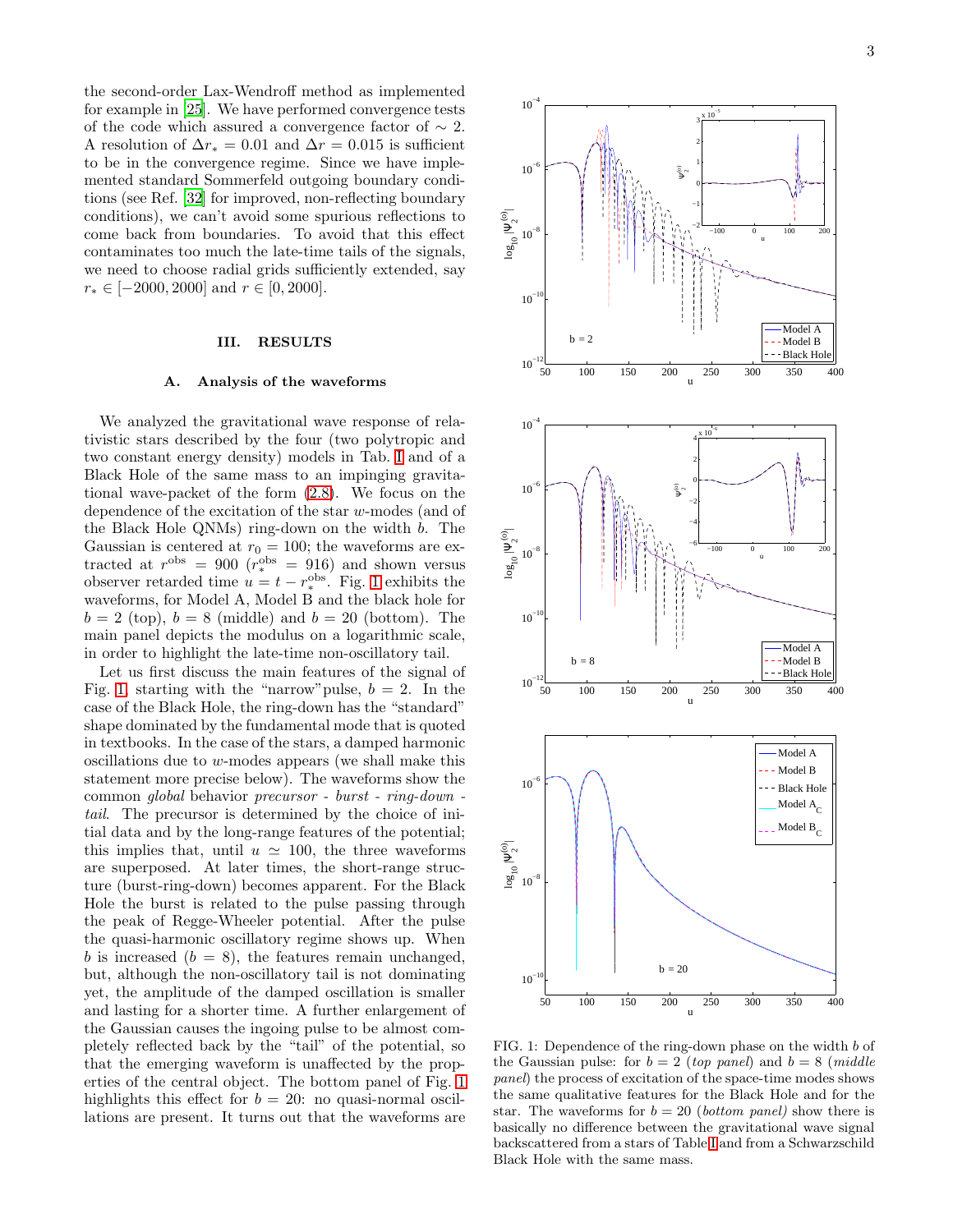

<span id="page-3-0"></span>FIG. 2: Energy spectra (from Model A) for different values of b. The maximum frequency is consistent with  $\omega_{\text{max}} \simeq 3\sqrt{2}/b$ . See text for discussion.

perfectly superposed and any characteristic signature of the Black Hole or of the star (for any star model, see below) disappears. We have checked through a linear fit that the tail is (asymptotically) in perfect agreement with the Price law:  $t^{-2\ell+3}$  [\[10](#page-7-9), [11](#page-7-10)].

The absence of QNMs for large values of  $b$  is qualitatively explained by means of the following argument (see also Sec. IX of Ref. [\[29](#page-8-5)]): in the frequency domain, the Gaussian perturbation Eq. [\(2.8\)](#page-1-4) is equivalent to a Gaussian of variance  $\sigma_{\omega} = \sqrt{2}/b$  and contains all frequencies. However this means that the amplitudes of the modes excited by this kind of initial data will be exponentially suppressed if their frequencies are greater than the one corresponding to three standard deviations, i.e., if their frequency is greater than a sort of effective maximum frequency given by  $\omega_{\text{max}}^b \simeq 3\sigma_\omega = 3\sqrt{2}/b$ . Generally speaking, we expect to trigger the space-time modes of the star (or of the Black Hole) only when b is such that  $\omega^b_{\text{max}}$ is larger than the frequency of the least damped quasinormal mode of the system. In order to show how this argument works, let us note that we have  $\omega_{\text{max}}^2 \simeq 2.12$ ,  $\omega_{\text{max}}^8 \simeq 0.53, \omega_{\text{max}}^{14} \simeq 0.30$  and  $\omega_{\text{max}}^{20} \simeq 0.21$ . Table [II](#page-4-0) lists the first six w-modes<sup>1</sup> of Model A (for  $\ell = 2$ ): since the lowest frequency mode has  $\omega_{02} \simeq 0.29$ , it immediately follows that for  $b \ge 14$  the w-mode frequencies can't be found in the Fourier spectrum. This argument is confirmed by the analysis of the energy spectra, that are depicted in Fig. [2.](#page-3-0) The frequency distribution is consis-



<span id="page-3-1"></span>FIG. 3: The ratio, as a function of  $b$ , of the energy released in gravitational waves by the Black Hole and different star models.

tent with the value  $\omega_{\text{max}}^b \simeq 3\sqrt{2}/b$  and thus the w-modes can be excited only for  $b \lesssim 14.4$ . Note that the different amplitudes of the spectra in Fig. [2](#page-3-0) are due to the convention used for the normalization of the initial data.

The same argument holds for the Black Hole. Since we have  $M = 1.4$  the fundamental QNMs frequency is  $0.2669$  (See Tab. [III](#page-4-1) built from Table 1 of [\[31](#page-8-7)]); as a result, one must have  $b \lesssim 15.9$  to trigger the fundamental mode (that dominates the signal) although the overtones (that have lower frequencies) can already be present in the waveform. In any case,  $\omega_{\text{max}}^2$  is smaller than the 4th overtone only and, due to the correspondingly large damping time, this is not expected to give a recognizable signature in the waveform.

On the basis of these considerations, we can summarize our results by saying that, for our  $M = 1.4 M_{\odot}$  models, when  $b \ge 16$ , the incoming pulse is totally unaffected by the short-range structure of the object and the signals backscattered by any of the stars and by the Black Hole are identical in practice. This information, deduced by inspecting the waveforms, can be synthesized by comparing, as a function of b and for a fixed  $\ell$ , the energy released by the star  $(E_{\text{NS}})$  and by the Black Hole  $(E_{\text{BH}})$  computed from Eq. [\(2.7\)](#page-1-5). Figure [3](#page-3-1) exhibits the ratio  $E_{\rm BH}/E_{\rm NS}$  for  $\ell = 2$  and  $\ell = 3$  (the latter for Model A only). This quantity decreases with b because (see Ref. [\[1\]](#page-7-0)) for small b the Black Hole, contrarily to the star, partly absorbs and partly reflects the incoming radiation. On the other hand, the ratio tends to one for  $b \gtrsim 16$ , in good numerical agreement with the value of the threshold, needed to excite the quasi-normal modes, that we estimated above. Notice that the saturation to one for  $\ell = 3$  occurs for values of *b* smaller than for  $\ell = 2$ . This is expected: in fact, the QNMs frequencies increase with  $\ell$  and thus one needs narrower b (and thus a larger  $\omega_{\text{max}}^b$ ) to trigger space-time vibrations.

<sup>&</sup>lt;sup>1</sup> These numbers have been computed by a frequency domain code whose characteristics and performances are described in Refs. [\[20](#page-7-19), [21,](#page-7-20) [22,](#page-7-21) [33](#page-8-6)]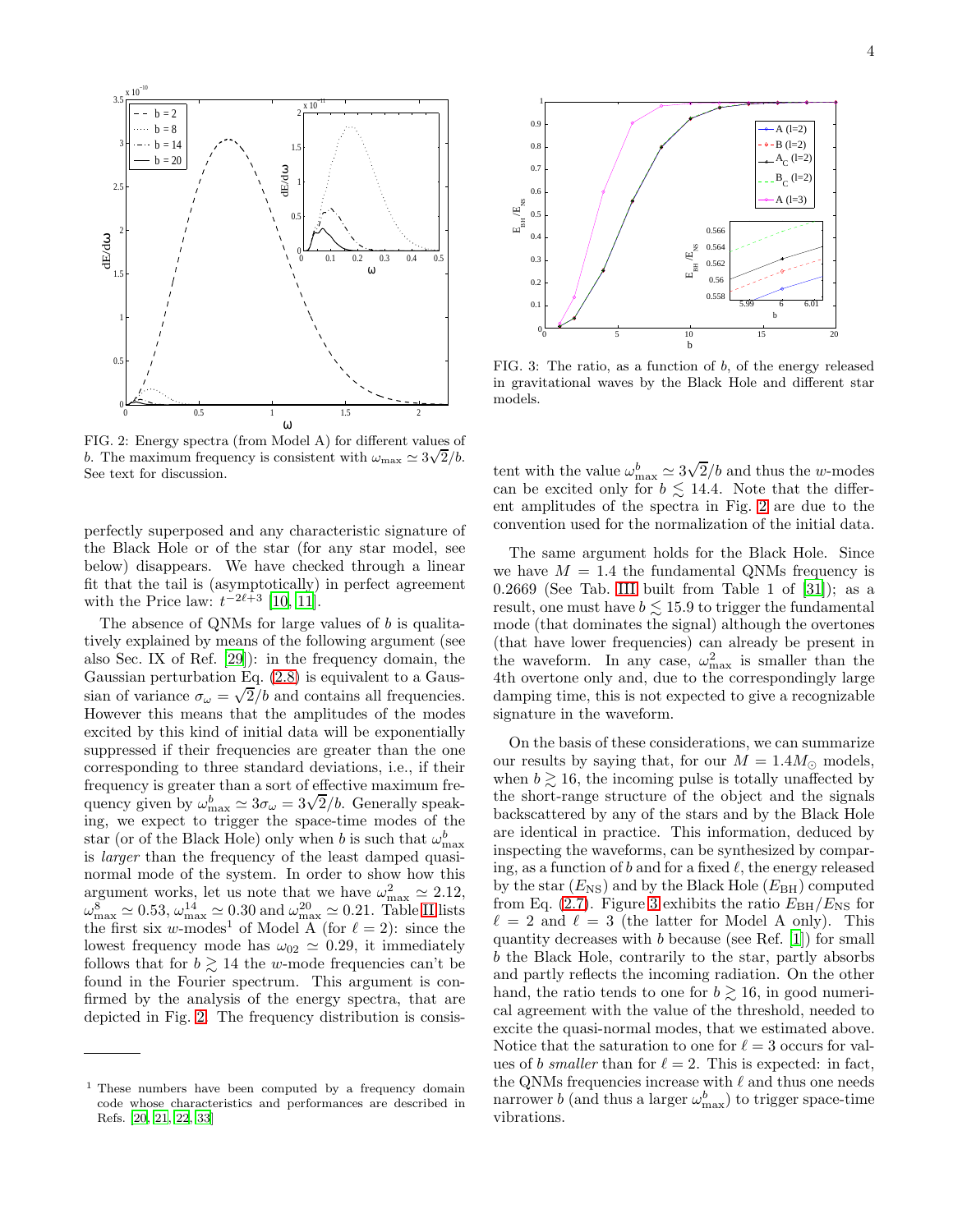<span id="page-4-0"></span>TABLE II: The first four frequencies  $\nu_{n2}$  and damping times  $\tau_{n2}$  of w-modes (for  $\ell = 2$ ) of Model A: they have been computed by means of a frequency domain code described in Ref. [\[20](#page-7-19), [21](#page-7-20), [22\]](#page-7-21). The third and fourth column of the table list the corresponding *complex* frequencies  $\omega_{n2} - i\alpha_{n2}$  in our standard units. We have  $\omega_{n2} = 2\pi\nu_{n2}M_{\odot}G/c^3$ .

| $\it n$        | Hz <br>$\nu_{n2}$ | $\tau_{n2}$   $\mu$ s | $\omega_{n2}$ | $\alpha_{n2}$ |
|----------------|-------------------|-----------------------|---------------|---------------|
|                | 9497              | 32.64                 | 0.29393       | 0.15091       |
|                | 16724             | 20.65                 | 0.5176        | 0.23853       |
| $\overline{2}$ | 24277             | 17.21                 | 0.75136       | 0.28621       |
| 3              | 32245             | 15.43                 | 0.99796       | 0.31923       |

<span id="page-4-1"></span>TABLE III: The first four *complex*  $\ell = 2$  QNMs frequencies  $\omega_{n2} - i\alpha_{n2}$  of a  $M = 1.4$  Black Hole in our standard units (Derived from the values published in Table 1 of [\[31](#page-8-7)]).

| $\, n$         | $\nu_{n2}$ [Hz] | $\tau_{n2}$   $\mu$ s | $\omega_{n2}$ | $\alpha_{n2}$ |
|----------------|-----------------|-----------------------|---------------|---------------|
| $\theta$       | 8624            | 77.52                 | 0.2669        | 0.0635        |
|                | 8002            | 25.18                 | 0.2477        | 0.1956        |
| $\overline{2}$ | 6948            | 14.42                 | 0.2150        | 0.3416        |
| 3              | 5804            | 9.78                  | 0.1796        | 0.5037        |

### B. Identification of the w-modes

We conclude this section by discussing the possibility of identifying unambiguously the presence of w-modes in the waveforms and in the corresponding energy spectrum. Ideally, one would like to find precise answers to the following points: (i) understand which part of the waveform can be written as a superposition of w-modes; (ii)  $how$ many modes one should expect to be excited and (iii) how does this depend on b.

Although these questions have been widely investigated in the past (see for example Chapter 4 of [\[5\]](#page-7-4), Ref. [\[6\]](#page-7-5) and references therein), still they have not been exhaustively answered in the literature. The major conceptual problems underlying this difficulty are (i) the fact that the quasinormal-modes sets are not complete and (ii) the so called time shift problem. The former is intrinsic in the definition of the quasinormal modes and prevents, in fact, to associate an energy to each excitation mode. The latter is related to the exponential decay of the quasinormal modes and it implies that, if the same signal occurs at a later time, the magnitudes of the modes will be larger with respect to that of the same signal occurred at an earlier time. As a consequence, the use of the magnitude of the amplitudes  $C_n$  (see Eq. [3.1](#page-4-2) below) is not a good measure of the excitation of the quasinormal modes. We refer to the review of Nollert [\[35\]](#page-8-8) for a thorough discussion of such problems.

Beside these conceptual difficulties, from the practical point of view it is however important to extract as much as information as possible about the quasi-normal modes by analyzing the ringing phase of the signal. Two



<span id="page-4-3"></span>FIG. 4: Fits of the ring-down part of the waveform with the fundamental  $(n = 0)$  space-time mode for a Black Hole excited by a  $b = 2$  Gaussian pulse. We show the waveform  $\Psi_2^{(0)}(t)$  and its absolute value on a logarithmic scale to highlight the differences with the fit.

complementary methods can be used to obtain such important knowledge. On the one hand, one can implement the Fourier analysis, namely looking at the energy Fourier spectrum in the frequency range where  $w$ -modes are expected (see e.g. Refs. [\[12,](#page-7-11) [15,](#page-7-14) [19](#page-7-18)]). On the other hand, one can perform a "fit analysis". In this case, it is assumed that, on a given interval  $\Delta u = [u_i, u_f]$ , the waveform can be written as a superposition of  $n$  exponentially damped sinusoids, the quasi-normal modes expansion:

<span id="page-4-2"></span>
$$
\Psi_{\ell} = \sum_{n=0} \Psi_{n\ell} = \sum_{n=0} C_n \cos(\omega_n u + \phi_n) \exp(-\alpha_n u),
$$
 (3.1)

of frequency  $\omega_n$  and damping time  $1/\alpha_n$ , that are, a priori, unknown [we omit henceforth the index  $\ell$  since in the following we will be focusing only on the  $\ell = 2$  modes. Using a non-linear fit procedure one can estimate the values of  $(\omega_n, \alpha_n, C_n \phi_n)$  from the waveform. We perform this analysis by means of a modified least-square Prony method (see e.g. the discussion of Ref. [\[34\]](#page-8-9)) to fit the waveforms. A feedback on the reliability of our fit procedure is done by comparing the values of frequency and damping time,  $\omega_{n\ell}$  and  $\alpha_{n\ell}$ , obtained by the fit with those of Table [II](#page-4-0) and Table [III](#page-4-1) that we assume to be the correct ones.

The typical outcome of the fit analysis, using only the fundamental mode  $(n = 0)$ , are shown in Fig. [4](#page-4-3) for the Black Hole with  $b = 2$  and in Fig. [5](#page-5-0) for the star Model A with  $b = 2$  (top panel) and  $b = 8$  (bottom panel). When  $b = 2$ , for which the largest space-time mode excitation is expected, for both the star and the Black Hole the fits show excellent agreement with the numerical waveform at early times, that progressively worsen due to the powerlaw tail contribution. The reliability of the procedure is confirmed by the values of  $\omega_0$  and  $\alpha_0$  that we obtain from the fit.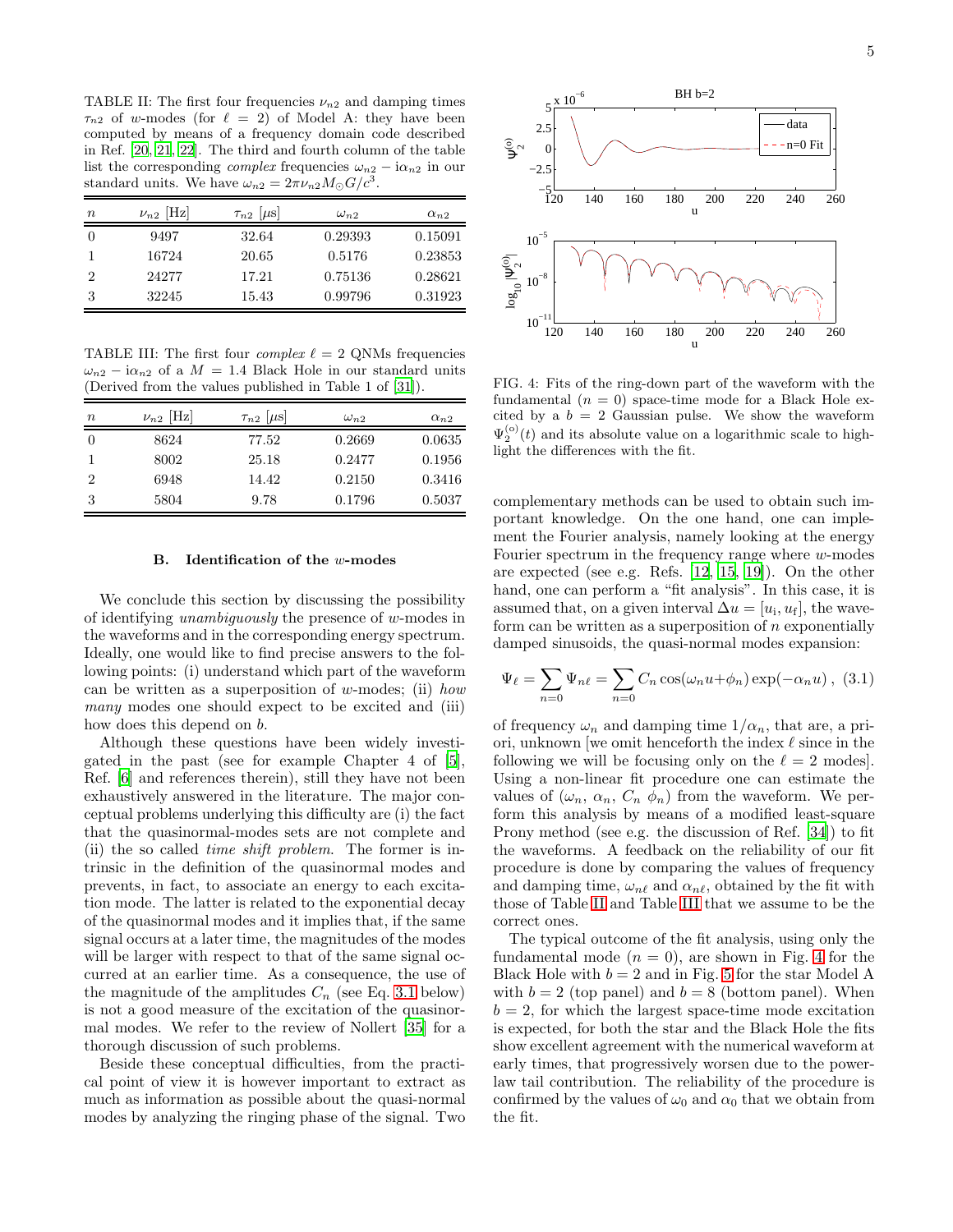

<span id="page-5-0"></span>FIG. 5: Fits of the ring-down part of the waveform with the fundamental  $(n = 0)$  space-time mode for the stellar Model A exited by  $b = 2$  (upper panels) and a  $b = 8$  (bottom panels) Gaussian pulse; For each value of b we show the waveform  $\Psi_2^{(0)}(t)$  and its absolute value on a logarithmic scale to highlight the differences with the fit.

For the Black Hole, we have  $\omega_0 = 0.2660$  and  $\alpha_0 =$ 0.0631, which differ of respectively 0.3% and 0.6% from the "exact" values of Table [III.](#page-4-1) We can thus conclude that the fundamental mode is essentially the only mode excited for  $b = 2$ . For the star, Model A, we obtain  $\omega_0 = 0.2739$  and  $\alpha_0 = 0.1636$  and they differ respectively of 7% and 8% from the "exact" values of Table [II.](#page-4-0) Since the damping time of the fundamental star w-mode is generically smaller than that of an equal mass Black Hole, the ringing is shorter and it is more difficult to obtain precise quantitative statements. In this case we tried to include more modes in the template [\(3.1\)](#page-4-2) used for the fit in order to precisely quantify the real contribution due to the presence of overtones in the signal. Unfortunately, in this case the fit procedure seems badly conditioned and we could not obtain a sensible feedback of the frequencies even if we clearly obtain (having more adjustable parameters) a better fit.



<span id="page-5-1"></span>FIG. 6: The residual  $\mathcal{R} \equiv 1-\Theta$  (See Eq. [3.2\)](#page-6-0) of the fits of the waveform of the response to a  $b = 2$  Gaussian pulse of a Black Hole (upper panel) and stellar Model A (bottom panel) as a function of the initial time  $(u_i)$  of the fitting window around its best values that it is  $u_i = 129$  for a Black Hole and  $u_i = 131$ for Model A.

We have found that the choice of the time window to perform this analysis has a strong influence on the result of the fit. This choice is delicate and it is related to the aforementioned problem of the time shift. Ideally, the window should start with the ring-down (i.e., at the end of the burst) and it must be both sufficiently narrow, in order not to be influenced by the non-oscillatory tail, and sufficiently extended to include all the relevant information. There are no theoretical ways to predict or estimate the correct window, but some systematic procedures have actually been explored in the literature. We decided to use a method very similar to the one discussed in details in Ref. [\[30\]](#page-8-10): it consists in setting  $u_f$  at the end of the oscillatory phase, which is clearly identifiable in a logarithmic plot, and choosing the initial time of the window  $u_i$  such as to minimize the difference between the real data  $(\Psi_j^{\text{data}})$  and the waveform synthesized from the results of the fitting procedure  $(\Psi_j^{\text{fit}})$ . This difference is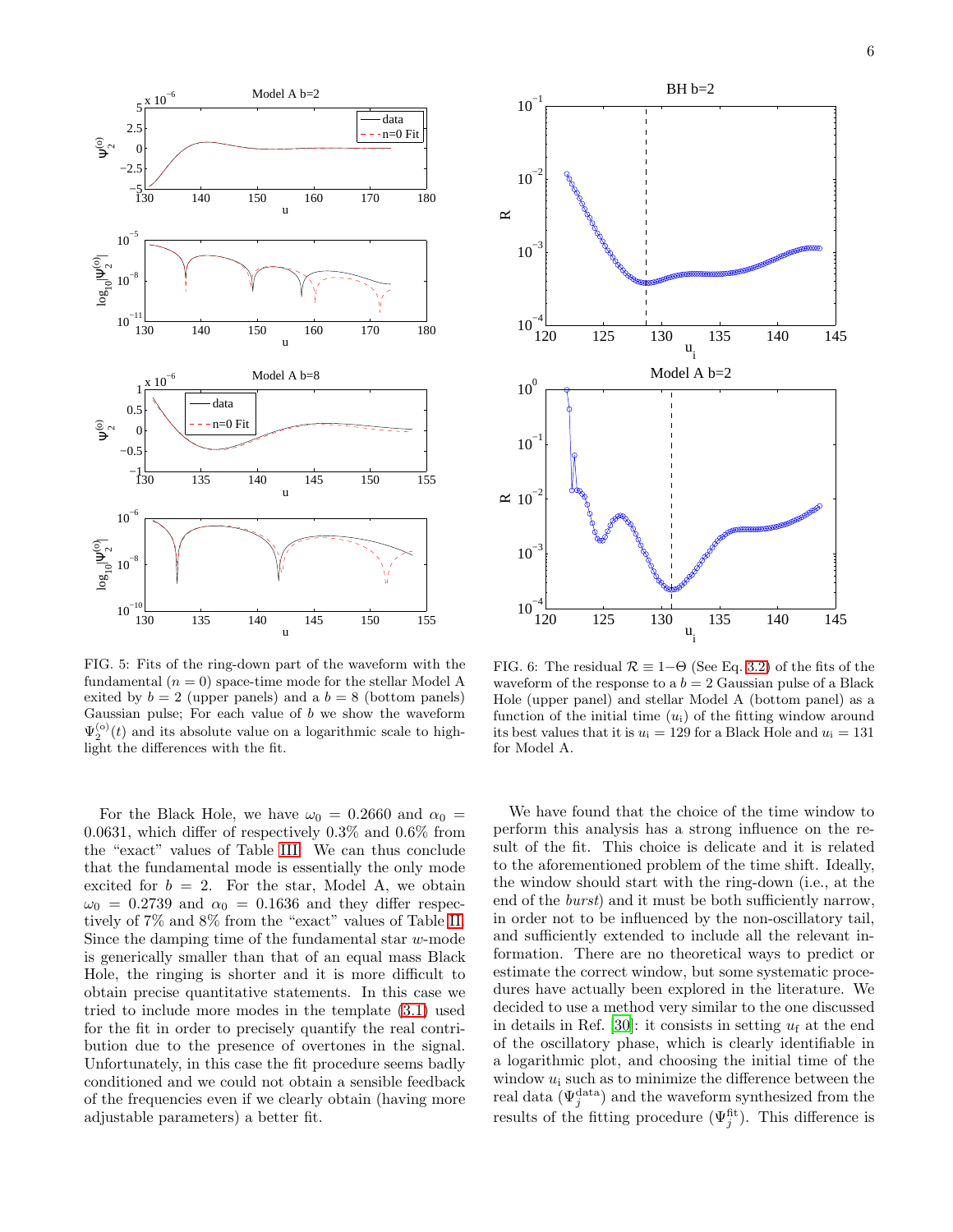

<span id="page-6-1"></span>FIG. 7: Determination of the best window for the fit of the Black Hole waveform and Model A ( $b = 2$ ). The initial time  $u_i$  is chosen so to minimize the residual R between the data and the fit. For the Black Hole we obtain  $u_i = 129$  ( $u_f = 254$ ), while for Model A we have  $u_i = 131$  ( $u_f = 174$ ). The horizontal line indicates the "exact" values of the considered model reported in Table [II](#page-4-0) and Table [III.](#page-4-1)

estimated by means of the following "scalar product"

<span id="page-6-0"></span>
$$
\Theta(\Psi^{\text{data}}, \Psi^{\text{fit}}) \equiv \frac{\sum_{j} \Psi_{j}^{\text{data}} \Psi_{j}^{\text{fit}}}{\sqrt{\sum_{j} (\Psi_{j}^{\text{data}})^{2}} \sqrt{\sum_{j} (\Psi_{j}^{\text{fit}})^{2}}}
$$
(3.2)

whose result  $\Theta$  is a value in the interval [0, 1] that it is exactly one when the two time series are identical (perfect fit). Fig. [6](#page-5-1) shows such a determination for the Black Hole (top panel) and Model A (bottom panel) with  $b = 2$ : both curves exhibit a clear minimum of the quantity  $\mathcal{R} \equiv$  $1-\Theta$  at, respectively,  $u_i = 129$  and  $u_i = 131$ . The time window extends to  $u_f = 254$  (Black Hole) and  $u_f = 174$ (Model A), respectively.

As can be seen in Fig. [7](#page-6-1) one has that even a small change of initial time  $u_i$  of the window used produces sensible variation of the estimated values of the frequency and the damping time of the fundamental mode. However, it should be noticed that the estimated values obtained for the best window are those in best agreement with the expected values.

We finally repeat the analysis for the datasets relative to wider Gaussian pulses. Focusing on the representative  $b = 8$  case, we find essentially the same picture with two main differences. First, the "global" quality of the fit, given by  $\mathcal R$  is less good than in the  $b = 2$  case; this is particularly evident for the star, where the fitted frequencies differ from the "exact" ones by more than 10%. Second, the fitting window becomes narrower and narrower as b is increased (see column seven of Table [IV\)](#page-7-23), thereby the the fit analysis quickly becomes meaningless.

For the reasons outlined above we have found this procedure not as effective as we hoped. We think that the problem of the unambiguous determination of the "right" time interval for the fit and of the presence and quantification the overtones in numerical data deserves further considerations.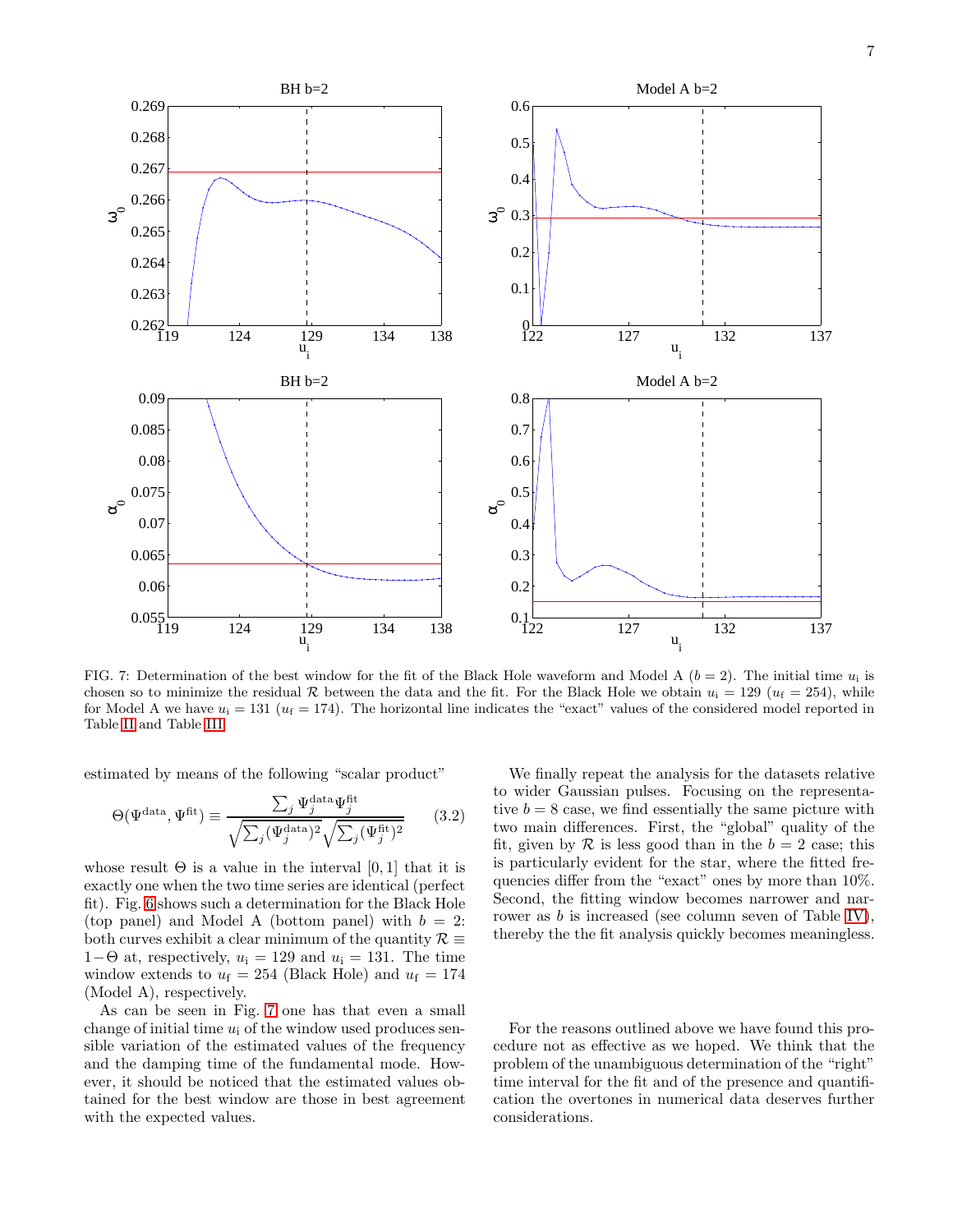<span id="page-7-23"></span>TABLE IV: The results of the fit of the fundamental mode for the Black Hole and for the stellar Model A in the response to Gaussian pulse with  $b = 2$  and  $b = 8$  for the best fit windows  $[u_i, u_f]$  determined using the minimum of the residual  $\mathcal{R} \equiv 1-\Theta$  criteria (see Fig. [6\)](#page-5-1). The reported error refer to relative difference between the fitted values and reference values reported in Table [II](#page-4-0) and Table [III.](#page-4-1)

|  |  |  | Model b $\omega_0$ $\delta \omega_0 \%$ $\alpha_0$ $\delta \alpha_0 \%$ $[u_i, u_f]$ $\mathcal{R}$ |                                                          |
|--|--|--|----------------------------------------------------------------------------------------------------|----------------------------------------------------------|
|  |  |  |                                                                                                    | A 2 0.2739 7 0.1636 8 [131,174] $2 \times 10^{-4}$       |
|  |  |  |                                                                                                    | A 8 0.3396 15 0.1302 13 [131,154] $1 \times 10^{-2}$     |
|  |  |  |                                                                                                    | BH 2 0.2660 0.3 0.0631 0.6 [129,254] $4 \times 10^{-4}$  |
|  |  |  |                                                                                                    | BH 8 0.2614 0.2 0.0591 0.7 [129,229] $5 \times 10^{q-3}$ |

## IV. CONCLUSIONS

In this paper we have studied numerically the scattering of odd-parity Gaussian pulses of gravitational radiation off relativistic stars and Black Holes. We have found that the excitation of w-modes and black hole QNMs occurs basically in the same way for both objects: pulses of small  $b$  (high frequencies) can trigger the w-modes, while for large b (low frequencies) one can only find curvature backscattering effects and non-oscillatory tails. When wmodes are present, we have shown that both frequencydomain (energy spectrum) and time-domain (fit to a superposition of w-modes) analysis are useful to understand the mode content of the waveforms; however, our study also indicates that it is difficult to single out precisely the contribution of each mode, since the fundamental mode always dominates the signal and a clear identification of the overtones is lacking in the case of excitation induced by the scattering of odd-parity Gaussian pulses of gravitational radiation.

The inspiring idea of this paper was to understand the origin of the dynamical excitation of  $w$ -modes in a simple, but rather general, setting, where it is possible to do many, quick and controllable high-accuracy numerical simulations with a tunable "source". Our expectation is that the main features of the process of w-mode excitation (i.e., its dependence on the intrinsic frequency content of the initial data) that we have highlighted in the perturbative regime are sufficiently robust to survive qualitatively also in the full 3D-nonlinear case that needs the solution of the full set of Einstein equations. An encouraging motivation for hoping so is that in other physical settings, like for example the merger of two equal mass Black Holes, the perturbative analysis of the early 70s [\[3\]](#page-7-2) in the extreme mass ratio limit was able to single out the important physical elements (i.e., the presence of QNMs), sketching a picture that has been later refined, but substantially confirmed, by numerical relativity simulations [\[36,](#page-8-11) [37,](#page-8-12) [38,](#page-8-13) [39,](#page-8-14) [40\]](#page-8-15).

### Acknowledgments

Computation performed on the Albert Beowulf clusters at the University of Parma. We gratefully thank V. Ferrari and L. Gualtieri for computing for us the w-mode frequencies of Table [II.](#page-4-0) The commercial software Matlab<sup>TM</sup> has been used for most of the analysis reported here. Software implementing the Prony methods is freely available at <http://www.statsci.org/other/prony.html>. SB has been supported by a Marie-Curie fellowship during the General Relativity Trimester on Gravitational Waves, Astrophysics and Cosmology at Institut Henri Poincaré (Paris), where part of this work was done. The activity of AN at IHES is supported by an INFN fellowship. AN also gratefully acknowledges support of ILIAS.

- <span id="page-7-0"></span>[1] C.V. Vishveshwara, Nature, 227, 936 (1970).
- <span id="page-7-1"></span>[2] W.H. Press, Astrophys. J. Letts. 170, L105 (1971).
- <span id="page-7-2"></span>[3] M. Davis, R. Ruffini and J. Tiomno, Phys. Rev. D 5, 2932 (1972).
- <span id="page-7-3"></span>[4] S. Chandrasekhar The Mathematical Theory of Black Holes,Oxford University Press Inc., New York, 1983.
- <span id="page-7-4"></span>[5] V.P. Frolov and I.D. Novikov, Black Hole Physics, Kluwer Academic Publishers, 1998.
- <span id="page-7-5"></span>[6] K. Kokkotas, and B.G. Schmidt, Living Reviews 1999-2 (1999).
- <span id="page-7-6"></span>[7] K. Kokkotas and B.F. Schutz, Mon. Not. R. Astr. Soc. 255, 119 (1992).
- <span id="page-7-7"></span>[8] N. Andersson and K. D. Kokkotas, Lect. Notes Phys. 653, 255 (2004)
- <span id="page-7-8"></span>[9] N. Andersson and K.D. Kokkotas, Phys. Rev. Lett. 77, 4134 (1996).
- <span id="page-7-9"></span>[10] R.H. Price, Phys. Rev. D 5, 2419 (1972).
- <span id="page-7-10"></span>[11] R.H. Price, Phys. Rev. D 5, 2439 (1972).
- <span id="page-7-11"></span>[12] G. Allen, N. Andersson, K.D. Kokkotas and B.F. Schutz, Phys. Rev. D 58, 124012 (1998).
- <span id="page-7-12"></span>[13] J. Ruoff, Phys. Rev. D **63**, 064018 (2001).
- <span id="page-7-13"></span>[14] K. Tominaga, M. Saijo and K. I. Maeda, Phys. Rev. D 60, 024004 (1999).
- <span id="page-7-14"></span>[15] V. Ferrari and K.D. Kokkotas, Phys. Rev. D 62, 107504 (2000).
- <span id="page-7-15"></span>[16] K. Tominaga, M. Saijo and K. I. Maeda, Phys. Rev. D 63, 124012 (2001)
- <span id="page-7-16"></span>[17] J. Ruoff, P. Laguna and J. Pullin, Phys. Rev. D 63, 064019 (2001).
- <span id="page-7-17"></span>[18] A. Passamonti, M. Bruni, L. Gualtieri and C.F. Sopuerta, Phys. Rev. D 71, 024022 (2005).
- <span id="page-7-18"></span>[19] A. Passamonti, M. Bruni, L. Gualtieri, A. Nagar and C.F. Sopuerta, Phys. Rev. D 73, 084010 (2006).
- <span id="page-7-19"></span>[20] J. A. Pons, E. Berti, L. Gualtieri, G. Miniutti and V. Ferrari, Phys. Rev. D 65, 104021 (2002);
- <span id="page-7-20"></span>[21] L. Gualtieri, E. Berti, J. A. Pons, G. Miniutti and V. Ferrari, Phys. Rev. D 64, 104007 (2001);
- <span id="page-7-21"></span>[22] O. Benhar, E. Berti and V. Ferrari, Mon. Not. Roy. Astron. Soc. 310, 797 (1999).
- <span id="page-7-22"></span>[23] N. Andersson, Phys. Rev. D 52, 1808 (1995).